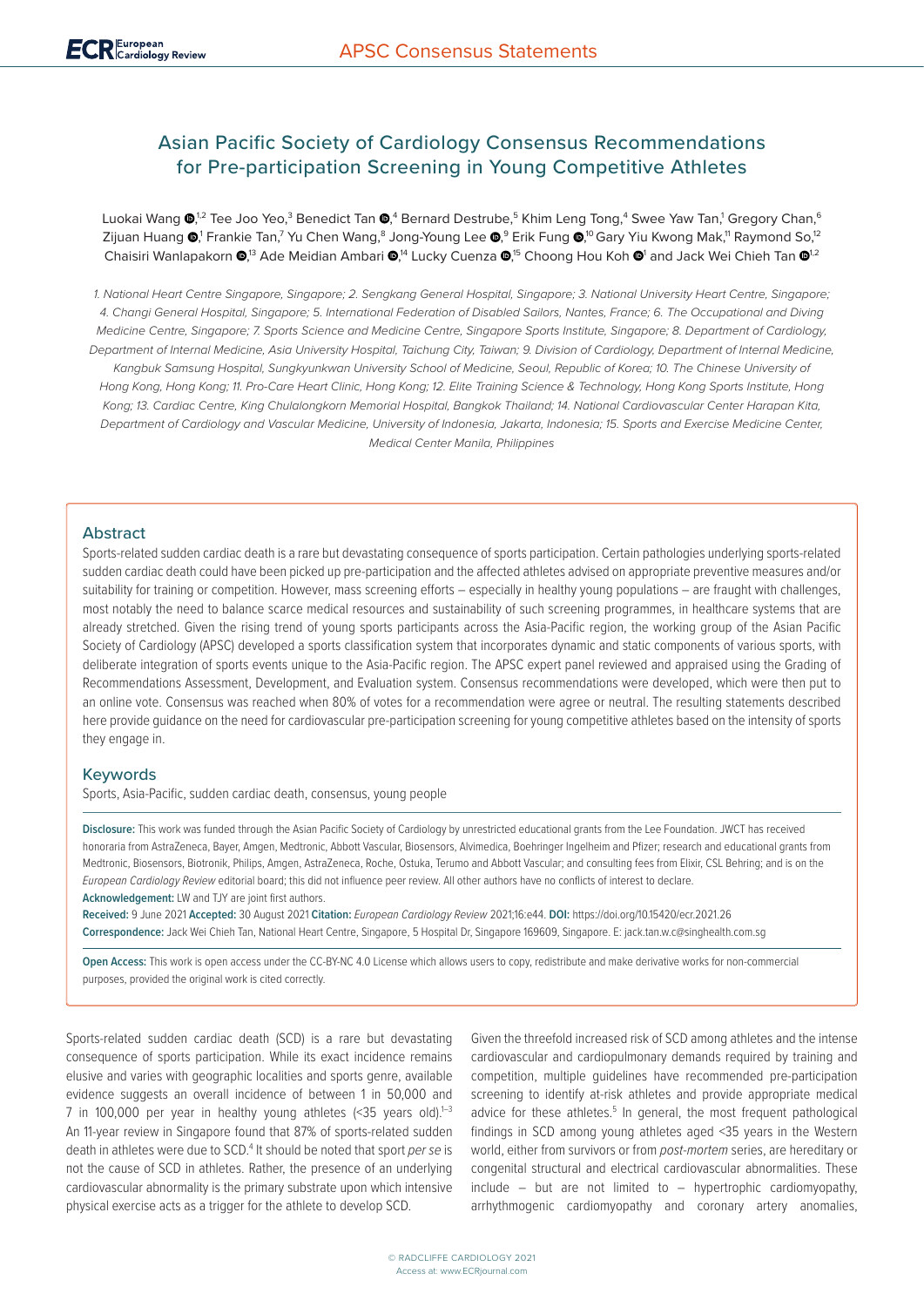premature coronary artery disease, abnormal vascular conditions related to connective tissue diseases such as Marfan syndrome, and channelopathies.<sup>6,7</sup> The prevalence of such latent cardiovascular conditions, which may be unmasked or aggravated during strenuous physical training or competitive events, has led to the formulation of guidelines, along with cardiac and sports medicine professional societies worldwide recommending selective pre-participation screening to identify at-risk athletes, and subsequently to provide appropriate medical advice and assessment for further participation.<sup>1,8-13</sup>

However, epidemiological data from Asia remain incomplete or unavailable.<sup>4</sup> While the Asia-Pacific region (comprising Asia, Western Pacific and Oceania) makes up slightly over one-third of the global landmass, it contains over 60% of the world's population. This implicitly extrapolates to significantly more young athletes from these countries when compared with the rest of the world.<sup>14</sup> Moreover, several differences exist between the Asia-Pacific and the West in terms of sports type, level of participation and the epidemiology of cardiovascular disease. Firstly, the types of sporting activities within Asia differ substantially from Western countries. Many martial arts are popular in Asia and these combat sport disciplines bear the potential risk for commotio cordis as a cause of SCD.<sup>14–17</sup> Secondly, the prevalence of predisposing conditions such as arrhythmogenic cardiomyopathy, Brugada-type ECG patterns, Kawasaki disease, rheumatic heart disease and coronary artery disease in the young have been reported to be higher in some Asian populations compared to non-Asian populations.18–24

Lastly, there is a disparity between countries in the Asia-Pacific region in terms of economics, health resources, health systems, and costs of and access to medical services, which may have a substantial impact on the implementation of programmes aimed at minimising the impact of sportsrelated adverse cardiovascular events. Hence, it may not be appropriate to adopt standards of care from the West in its entirety to the Asia-Pacific region without careful consideration and contextualisation of these issues. With these differences in mind, this consensus statement was developed with the aim to quide medical practitioners involved in the screening and care of young competitive athletes, with a focus on select issues pertinent to the Asia-Pacific region.

## **Methods**

The Asian Pacific Society of Cardiology (APSC) convened a 20-member multidisciplinary expert panel of cardiologists and sports medicine specialists to develop a consensus statement to provide guidance on preparticipation cardiovascular screening in young competitive athletes. The panel comprised experts from France, Hong Kong, Indonesia, Philippines, Singapore, South Korea, Taiwan and Thailand. The experts of the panel are members of the APSC who were nominated by national societies and endorsed by the APSC consensus board or were invited as international experts. After a comprehensive literature search, the available evidence was then appraised using the Grading of Recommendations Assessment, Development, and Evaluation system.<sup>25</sup> Using this system, the level of evidence was assigned as follows:

- 1. High (authors have high confidence that the true effect is similar to the estimated effect).
- 2. Moderate (authors believe that the true effect is probably close to the estimated effect).
- 3. Low (true effect might be markedly different from the estimated effect).
- 4. Very low (true effect is probably markedly different from the estimated effect).

The available evidence was then discussed, and consensus statements developed, during a consensus meeting held online in December 2020. Each statement was then voted on by each panel member using a threepoint scale (agree, neutral or disagree), via online polling. Consensus was reached when 80% of votes for a statement were agree or neutral. In the case of non-consensus, the statements were further discussed via electronic communication, then revised accordingly until the criteria for consensus were reached.

For these consensus statements, young competitive athletes are defined as those younger than 35 years of age (no lower age limit) who participate in an organised team or individual sport that requires regular competition against others as a central component, places a high premium on excellence and achievement, and requires some form of systematic and usually intense training.26

## **Classification of Exercise and Sports Intensity**

Due to the variable impact of intensity of physical activity on the risk of cardiovascular events in susceptible athletes, the expert panel classified various sports according to the gradated intensity of their static (I. Low; II. Moderate; and III. High) and dynamic (A. Low; B. Moderate; and C. High) components (*Figure 1*).<sup>27–29</sup> This system was adapted from the established American Heart Association (AHA)/American College of Cardiology (ACC) classification.12,30 Specifically, competitive sports unique to the Asia-Pacific region were curated from the Commonwealth Games, Asian Games, Southeast Asian Games and the Paralympics to ensure not only inclusiveness but also that such sports indigenous to this part of the world are adequately highlighted.

In general, sports can be broadly dichotomised into static and dynamic elements. The static component is expressed as the relative intensity of static muscle contractions, while the dynamic component is reflected by the relative intensity of dynamic exercise (regular contraction of large muscle groups) or percentage of maximal aerobic power  $(VO_{2, max})$ . Static contractions increase afterload; the greater the intensity of the contraction of skeletal muscles, the greater the rise in blood pressure and consequently the afterload on the left ventricle. Dynamic exercises primarily result in volume loading of the left ventricle. In this set of recommendations, a greater emphasis is placed on the dynamic component of sports because cardiorespiratory activity, as a function of maximal aerobic capacity, has been conventionally linked to adverse outcomes.<sup>31</sup>

Intuitively, this is congruent with haemodynamic principles, as increasing dynamic exercise intensities result in increased rate pressure product, flow states, and sympathetic tone, all of which are known triggers or aggravators of ischaemia, structural decompensation, and electrical instability in predisposed individuals – all with consequent downward spiral in haemodynamics.

For the purpose of these consensus statements, sports in the IA category (*Figure 1*) are considered low-intensity sports while IIA, IIB and IB sports are considered moderate intensity, with IC, IIC, IIIA, IIIB and IIIC making up the remaining sports that are placed in the high-intensity domains. This classification system aims to provide an approximate guide in estimating the intensity of the selected sports and is not meant to be prescriptive. The panel acknowledges that in real-world practice, static and dynamic intensities in any given sport do not occur as distinct categories, but rather along a fluid scale. Sports intensities can be highly variable throughout the training–competition continuum and are confounded by individual fitness, motivation and environment.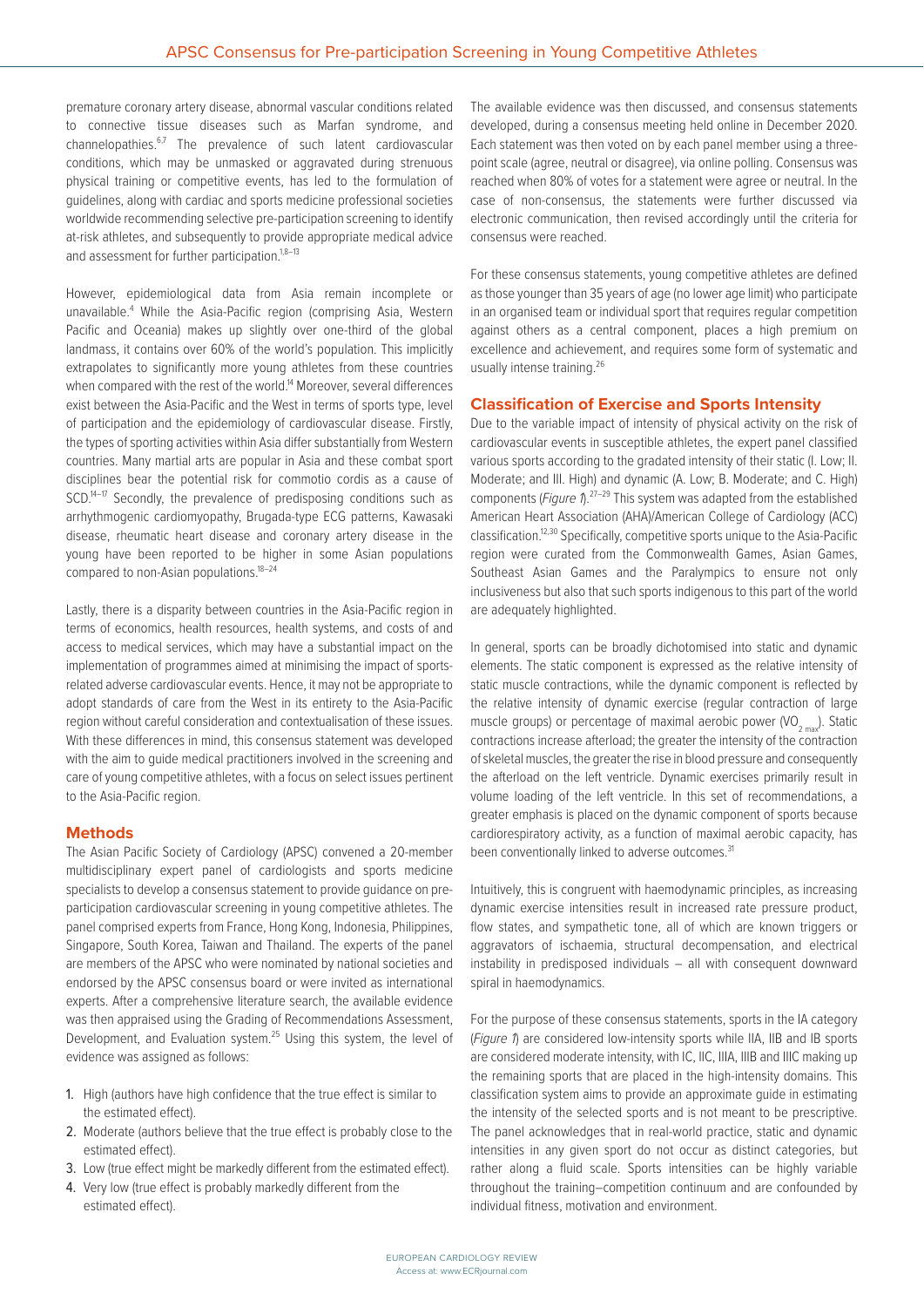# Figure 1: Classification of Sports Intensity



*\*Sports activities with para-sports equivalent, as listed by the International Paralympic Committee.*46

### **Consensus Statements**

The expert panel developed three sets of statements for the preparticipation screening of young competitive athletes. Specifically these were for participation in high and moderate cardiovascular intensity sports, for participation in low-intensity sports and for athletes with preexisting cardiovascular disease. The panel voted to converge the recommendations for high- and moderate-intensity sports to simplify the overall approach for pre-participation screening. *Figure 2* shows a flowchart summarising these recommendations.

# Participation in High and Moderate Cardiovascular Intensity Sports

**Statement 1.** Young competitive athletes are recommended to undergo a standardised history and physical examination as part of pre-participation screening, especially if the screening institution has the capacity for mass screening. A suggested checklist is the 14-element AHA Cardiovascular Screening Checklist for Congenital and Genetic Heart Disease or equivalent.

Level of evidence: Low.

Level of agreement: Agree 95%, neutral 5%, disagree 0%.

**Statement 2.** Young competitive athletes are recommended to undergo a resting 12-lead ECG as part of pre-participation screening, provided that all of the following are fulfilled:

- 1. the screening institution has the capacity for mass ECG screening;
- 2. the ECG is performed to an acceptable standard; and
- 3. the ECG should be interpreted by a trained healthcare professional, with reference to prevailing standards.

Level of evidence: Low.

Level of agreement: Agree 100%, neutral 0%, disagree 0%.

**Statement 3.** Referral to a qualified and relevant healthcare professional/specialist for further evaluation should be considered in the presence of any of the following:

- 1. any positive element(s) in the standardised history questionnaire, or
- 2. abnormal physical finding(s) on physical examination, or
- 3. two or more borderline findings on ECG, or one or more abnormal ECG findings (based on the International Recommendations 2017).

Level of evidence: Low.

Level of agreement: Agree 95%, neutral 5%, disagree 0%.

Where appropriate, a three-generation family history including sudden death, congenital heart disease, and premature cardiovascular disease and complications should be queried. As the risk of SCD is inherently elevated in sports of moderate and high intensity, routine pre-participation cardiovascular screening via standardised history-taking and physical examination must also be performed for young competitive athletes engaging in these categories of sports. $27-29$  Pre-participation screening allows the upstream identification of otherwise asymptomatic athletes who have underlying cardiovascular conditions that predispose them to SCD.<sup>32</sup>

As part of comprehensive medical history-taking for pre-participation, standardised checklists, including the 14-element AHA Cardiovascular Screening Checklist for Congenital and Genetic Heart Disease, can be implemented by any healthcare practitioner involved in sports screening.<sup>32</sup> Such questionnaires include the presence or absence of suspicious symptoms (e.g. exertion-related symptoms), significant past medical history or prior sports restrictions, and family history of cardiovascular disease, especially inheritable conditions. A thorough physical examination of the cardiovascular system should also be conducted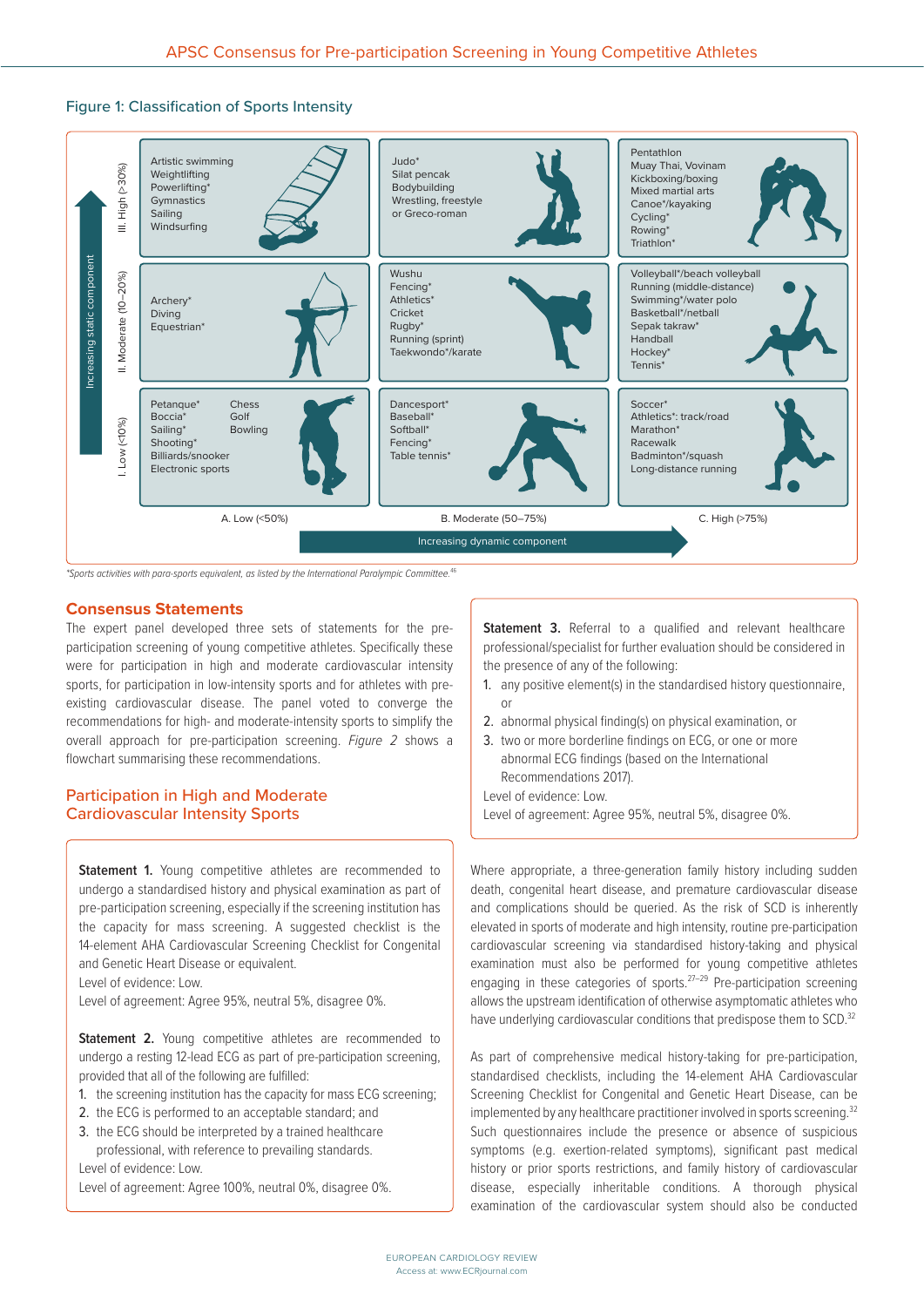



*\*All young athletes are recommended to undergo a standardised history and physical examination as part of pre-participation screening, especially if the screening institution has the capacity for mass*  screening. A suggested checklist is the 14-element American Heart Association Cardiovascular Screening Checklist for Congenital and Genetic Heart Disease or equivalent. <sup>+</sup>Depending on individual assessment, especially if there is an element of competition during events or training, it may be appropriate for them to undergo a resting 12-lead ECG as part of pre-participation screening, subject to ALL of the following: the screening institution has the capacity for mass ECG screening; the ECG is performed to an acceptable standard; and the ECG should be interpreted using the 2017 International *Recommendations by a healthcare professional qualified to do so. CVD = cardiovascular disease.*

during the encounter to assess for features that may suggest underlying cardiovascular conditions that preclude participation (e.g. heart murmurs, frequent ectopic beats, pulse delays, physical stigmata of Marfan syndrome and sitting brachial artery blood pressure).<sup>33</sup> Importantly, the thorough medical history-taking and physical examination are relatively affordable and easily accessible even in developing countries, thus imposing a low barrier to enable effective sports screening.

While medical history and physical examination constitute a useful first line of screening, there may have low sensitivity to detect latent cardiovascular diseases in the young because such conditions are often clinically silent, and unlikely to be easily detected during the initial clinical encounter.34 To improve the overall sensitivity of detection, the addition of a 12-lead ECG is recommended as a low-cost and widely available tool for the pre-participation screening of athletes involved in moderate- to highintensity sports.<sup>1</sup> As an add-on, the ECG can enhance the screening sensitivity of pre-participation screening from 25% to >90%, to pick up cardiovascular conditions that may predispose to SCD.<sup>32,35-37</sup>

A recent meta-analysis reported that the ECG was more sensitive than history and physical examination alone in detecting significantly underlying cardiovascular conditions related to SCD.37 A common criticism of ECG screening is the high false-positive rate, leading to either unnecessary secondary evaluations or restriction from sports activities. However, it is critical to recognise that the false-positive rate for ECG screening is largely affected by the criteria used to define 'abnormal'. With significant advances made in interpretation of an athlete's ECG, the ECG has improved the ability to distinguish between physiological exercise-induced cardiac remodelling in athletes, *vis-a-vis* underlying pathology.

Most recently, the 2017 International Recommendations for ECG Interpretation in Athletes has led to an enhancement in the screening specificity without compromising sensitivity. There is also an attendant improvement in interobserver variability for ECG detectable pathological conditions associated with SCD.<sup>10,38</sup>

Despite the aforementioned advantages and strengths of employing ECG as a screening tool, the panel acknowledges certain limitations of this modality. First, exercise-induced cardiac remodelling poses significant challenges in the interpretation of the ECG in an athlete. The ECG may still present with false positive results in up to 6.8% of cases even with the international criteria.39 Second, there is a lack of validated criteria for ECG interpretation for Asian people. Third, some conditions associated with SCD may not present with resting ECG changes, e.g. premature coronary artery disease, congenital coronary anomalies, aortic dilatation and valvular heart diseases. Finally, the current evidence on the survival benefit of ECG as a screening tool is mainly from observational studies. To date, only one observational study has reported a reduction in the annual incidence of SCD from an ECG-based pre-participation screening of athletes.40 Evidence from prospective studies on the efficacy of preparticipation screening with ECG remains lacking. In consideration of these potential shortcomings, it is then imperative that the interpretation of the athletes' ECGs should be deferred to healthcare professionals trained and experienced to do so, such as a sports medicine physician or a cardiologist.

The authors acknowledge that these recommendations could occasionally lead to some athletes being unnecessarily temporally withdrawn from competition but that this is balanced by the benefit of avoiding SCD in young competitive athletes at risk. Furthermore, patients with abnormalities in the initial evaluation who were later assessed by a specialist to be low risk despite the diagnosis of cardiovascular disease, physical activities could be resumed.

### The Role of Transthoracic Echocardiography

Transthoracic echocardiography (TTE) plays an integral role in the evaluation of competitive athletes with suspected or confirmed cardiovascular disease. TTE has the capacity to characterise myocardial structure and systolic and diastolic function, valve morphology and function, and proximal coronary anatomy with sufficient accuracy and detail to confirm or exclude the presence of clinically relevant cardiovascular disease in the majority of competitive athletes. The main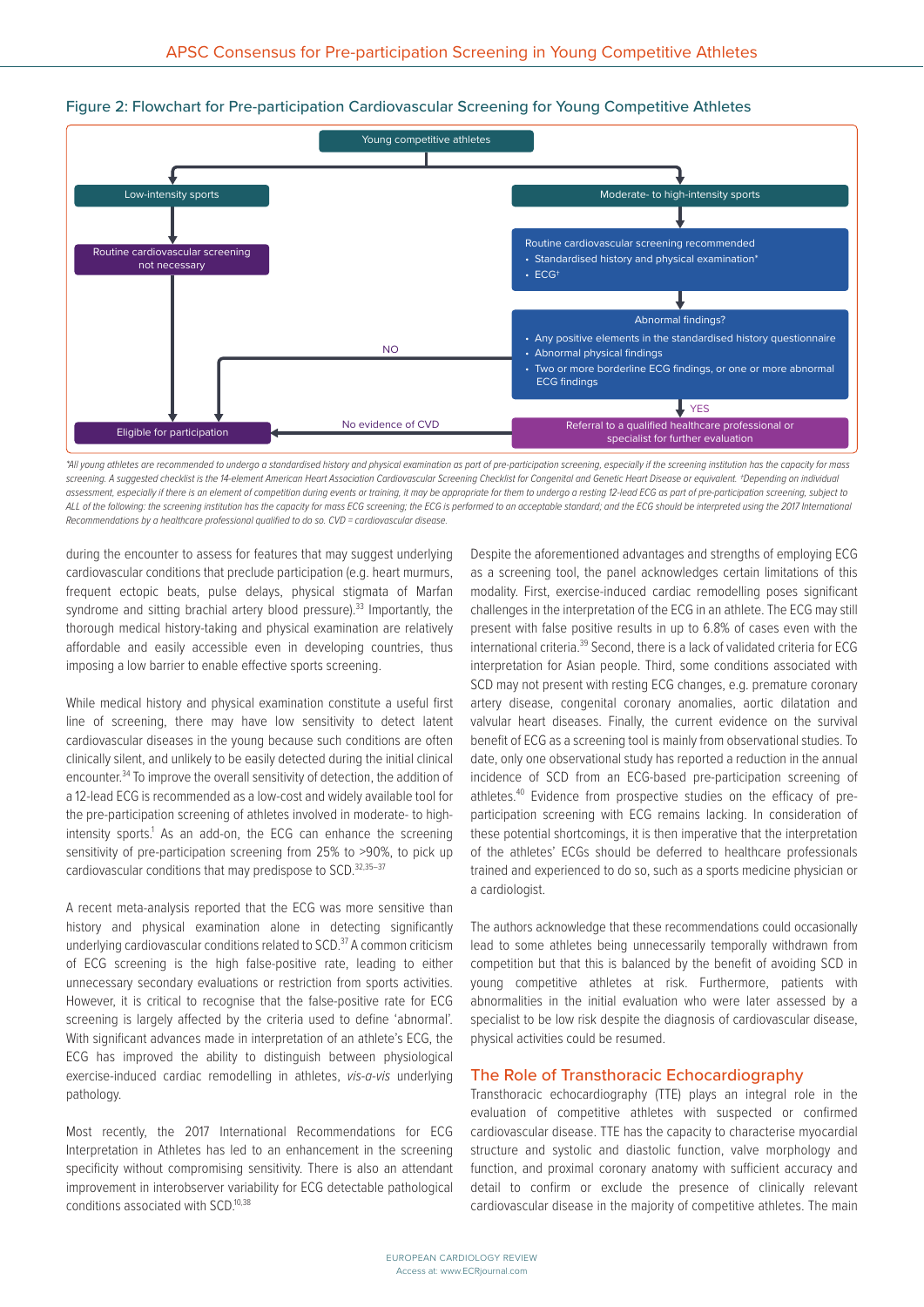advantages of TTE include its accessibility, portability, relative low cost and freedom from ionising radiation. In addition, portable communitybased TTE in athletes is also feasible with high imaging success rate. Despite all these advantages, at present, the routine use of TTE is not recommended as a first-line investigation pre-participation screening by any professional societies. The impact of this strategy has not been rigorously assessed and the use of TTE outside of carefully controlled settings that are resourced with expertise in sports cardiology is not recommended.41

# Participation in Low Cardiovascular Intensity Sports

**Statement 4.** Routine pre-participation screening for athletes engaging in low-intensity sport (including master athletes) is generally not necessary. Level of evidence: Low. Level of agreement: Agree 85%, neutral 15%, disagree 0%.

Evidence-based support for pre-participation screening of athletes participating in low-intensity sports is presently deficient. Several guidelines also do not recommend routine pre-participation screening in low-risk circumstances. For example, the American College of Sports Medicine pre-participation medical screening for non-athletes recommends that for people who participates in regular exercise, medical clearance for even moderate-intensity exercise is not required (even if they have known cardiovascular, metabolic or renal disease, provided they are not symptomatic).<sup>42</sup>

Existing guidelines also allow the participation in low-intensity competitive sports, even for those with certain cardiomyopathies such as hypertrophic cardiomyopathy, following shared decision making.<sup>8,13</sup> The panel agreed that participation in low-intensity sports poses minimal risk and does not recommend routine pre-participation screening in young competitive athletes participating in low-intensity sports in order to optimise healthcare resources while minimising barriers to sports in low-risk situations.

## Athletes with Pre-existing Cardiovascular Diseases

**Statement 5.** Competitive athletes with pre-existing cardiovascular disease should be managed according to established eligibility and disqualification recommendations for:

- 1. cardiomyopathies, myocarditis and pericarditis;
- 2. coronary artery disease;
- 3. arrhythmias;
- 4. channelopathies; and
- 5. coronavirus disease 2019 (COVID-19).
- Level of evidence: Low.
- Level of agreement: Agree 100%, neutral 0%, disagree 0%.

In situations whereby the young athletes have known or detected cardiovascular conditions that may predispose to adverse outcomes during competitive sports or training, it is recommended that they be managed according to established guidelines, specific to the given conditions, in order to determine their eligibility and disqualification status.

Several international societies, including the European Association of Preventive Cardiology, the European Heart Rhythm Association (EHRA), the European Society of Cardiology, and the AHA/ACC have published updated recommendation statements on the management of athletes with cardiovascular disease, and it is useful to refer to those consensus papers alongside this APSC consensus paper.<sup>8,9,11,43</sup>

Last, but not least, the COVID-19 pandemic has had a huge impact across the globe and numerous sports participants worldwide have been affected since its emergence. Cardiac involvement, both manifest and latent, can potentially occur even in mild COVID-19 infections, and management of athletes with active or recovered COVID-19 should be guided by emerging and evolving guidelines and advisories to ensure a safe return to sports participation.<sup>44,45</sup>

### **Limitations**

The main limitation of this consensus document is the dearth of highquality evidence applicable to the Asia-Pacific region. As the recommendations are developed to provide broad guidance and standardised workflow to healthcare practitioners involved in sports screening, it is important that the approach to each young athlete should be individualised, with due consideration for the type of sports, the level of competition and the training intensities the athlete is engaged in (bearing in mind that training can be more intense than the actual competition<sup>8</sup>), the local training and institutional policies in place, and their workforce and logistical resources for pre-participation cardiac screening.

Furthermore, it must be emphasised that these statements are intended for competitive sports and their required training regimen, and not necessarily applicable to recreational sports participation.

Lastly, the clinician should be aware that despite pre-screening, SCD may still occur during competitive sport games and should be prepared for this event (e.g. having automated external defibrillators accessible).

### **Conclusion**

This consensus statement aims to guide medical practitioners in the conduct of pre-participation cardiac screening of young competitive athletes in the Asia-Pacific region, guided by sports intensity. Significantly, the panel proposes pre-participation screening only for athletes involved in moderate- to high-intensity sports and advises that practitioners contextualise the recommendations in accordance with available resources and expertise in their respective country or region. Athletes participating in low-intensity sport are not recommended to undergo routine pre-participation screening, because of the low risk involved and also for healthcare resource optimisation.

The use of sports intensity to quide screening is a unique feature of this APSC consensus paper, and is not a feature in either the 2016 EHRA and European Association for Cardiovascular Prevention and Rehabilitation (EACPR) position paper or the 2015 AHA/ACC scientific statement.<sup>1,8</sup> In addition, the APSC consensus included an intensity-based sports classification, which was built upon on the 2015 ACC sports classification framework, and included a substantial number of Asian-centric sports after deliberation and categorised based on intensity.<sup>12,30</sup>

With regards to the use of ECG, this consensus is similar to the 2015 AHA/ ACC scientific statement in that we do not give endorsement to universal ECG screening.<sup>8</sup> This consensus stated that ECG is recommended for young athletes participating in high and moderate cardiovascular intensity sports only if certain conditions are met. These recommendations were